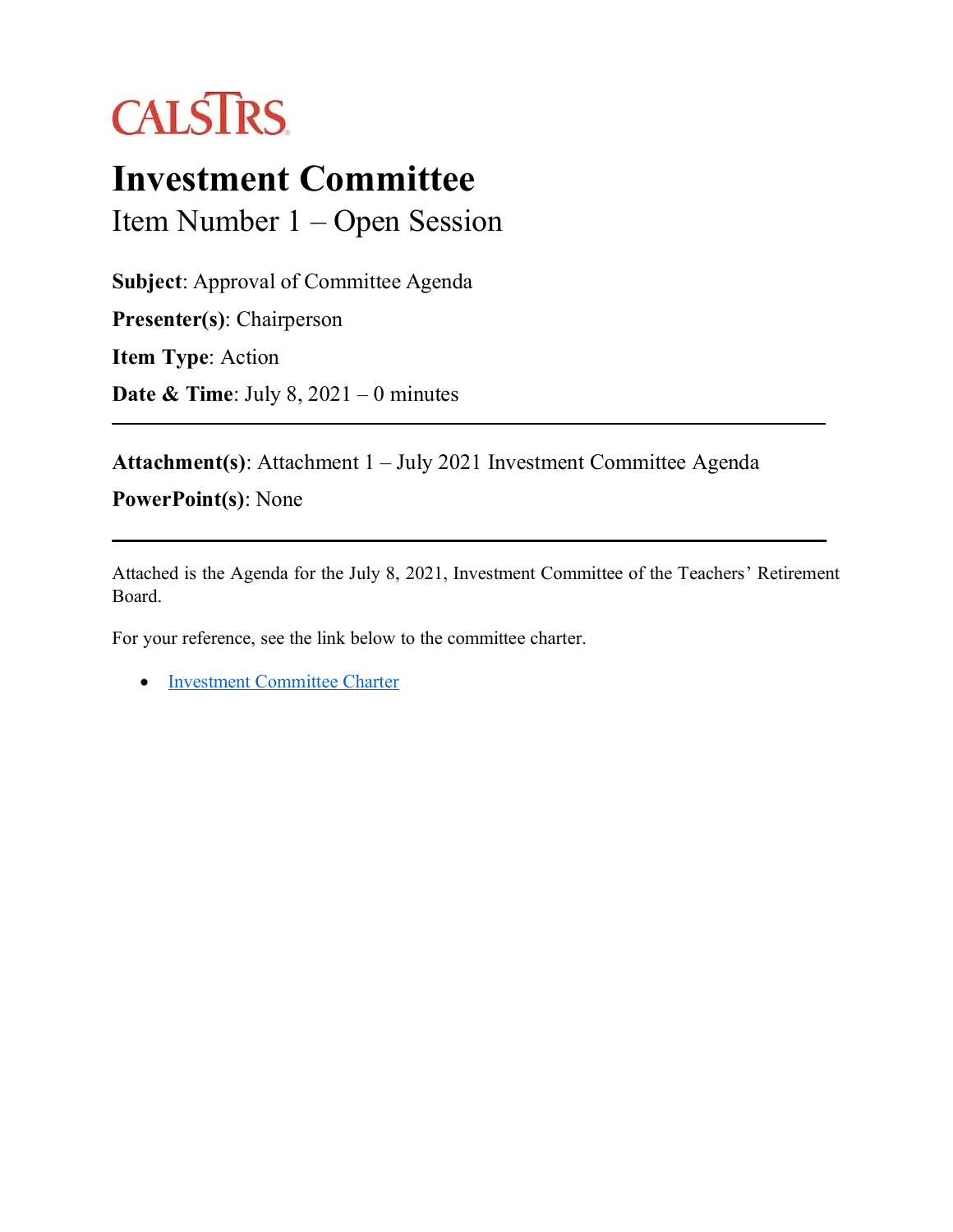Attachment 1 Investment Committee - Item 1 July 8, 2021 Page 1

# **CALSTRS**

### Investment Committee Agenda

Teachers Retirement Board

| 9:00 a.m.<br>Web Conference |                                                                                                                                                                                                   |             |             |  |  |  |  |
|-----------------------------|---------------------------------------------------------------------------------------------------------------------------------------------------------------------------------------------------|-------------|-------------|--|--|--|--|
|                             | <b>Open Session</b>                                                                                                                                                                               |             |             |  |  |  |  |
| #                           | Agenda Items                                                                                                                                                                                      | Presenters  | <b>Time</b> |  |  |  |  |
|                             | Call to Order and Roll Call                                                                                                                                                                       |             |             |  |  |  |  |
|                             | <b>Action Item</b>                                                                                                                                                                                |             |             |  |  |  |  |
|                             | There will be a public comment period at the end of each agenda item. The<br>time allotment and other terms are subject to change and are at the<br>discretion of the Committee Chair             |             |             |  |  |  |  |
| 1.                          | Approval of Committee Agenda                                                                                                                                                                      | Chairperson |             |  |  |  |  |
|                             | <b>Information Items</b>                                                                                                                                                                          |             |             |  |  |  |  |
| $\ast$<br>2.                | Opportunities for Statements from the Public                                                                                                                                                      | Chairperson | $30$ mins.  |  |  |  |  |
|                             | <b>Consent Agenda - Action</b>                                                                                                                                                                    |             |             |  |  |  |  |
| 3.                          | Approval of Minutes of the June 10, 2021, Investment<br>Committee Meeting – Open Session                                                                                                          | Chairperson |             |  |  |  |  |
| 4.                          | <b>Investment Policy Revisions</b><br>Real Estate Policy Revision - Agility for<br>a.<br>Collaborative Model - Second Reading<br>b. Global Equity Policy Revision - Benchmark -<br>Second Reading | Chairperson |             |  |  |  |  |
| 5.                          | <b>Investment Committee Charter Review</b>                                                                                                                                                        | Chairperson |             |  |  |  |  |
|                             | <b>Consent Agenda - Information</b>                                                                                                                                                               |             |             |  |  |  |  |
| 6.                          | Annual Review of Delegation to Staff                                                                                                                                                              | Chairperson |             |  |  |  |  |
| 7.                          | Report Pursuant to Assembly Bill 2833                                                                                                                                                             | Chairperson |             |  |  |  |  |
| 8.                          | Collaborative Model Pillar Update                                                                                                                                                                 | Chairperson |             |  |  |  |  |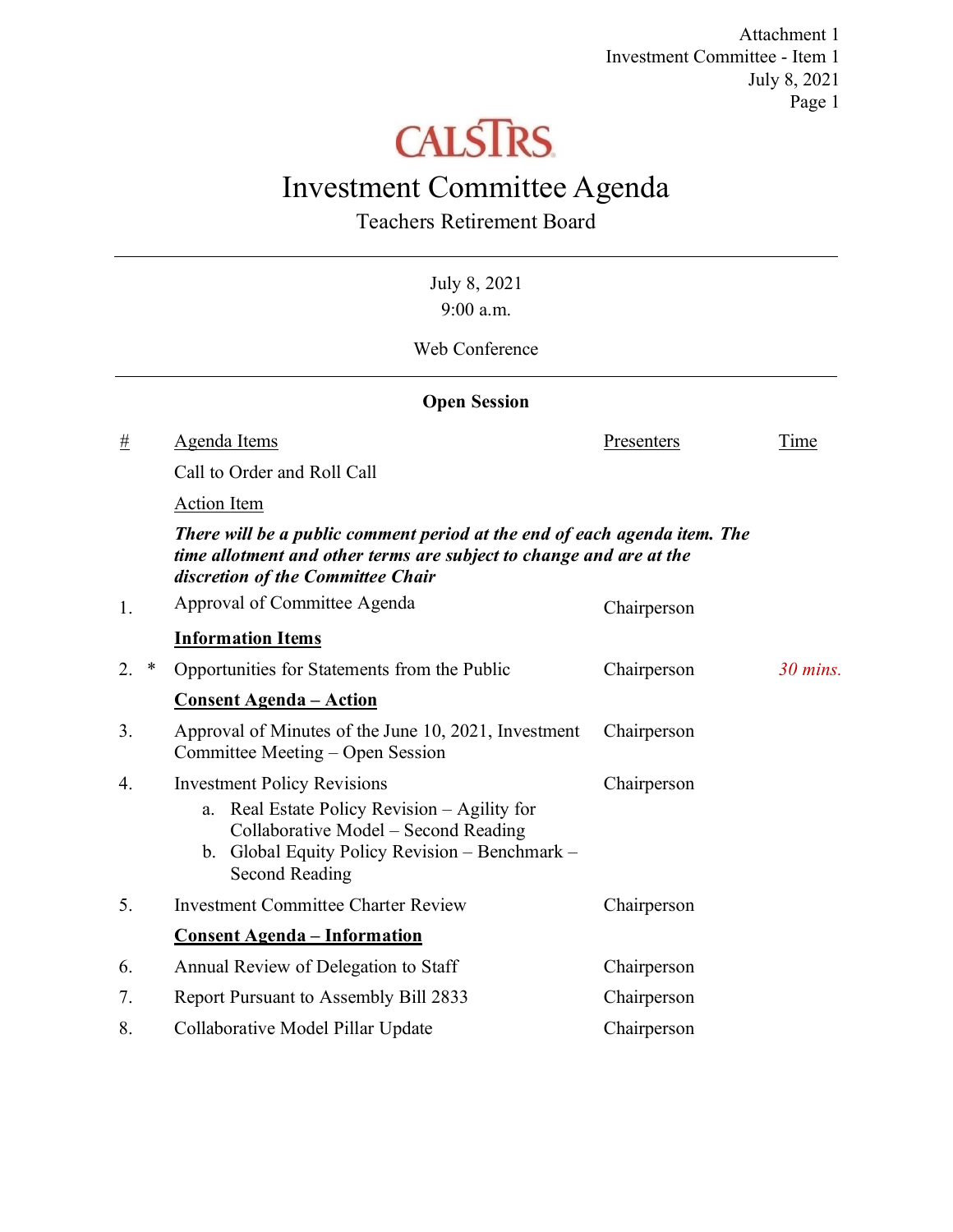|         |                                                                                                                                                                                                                                                                                                                                                                                | Attachment 1<br>Investment Committee - Item 1<br>July 8, 2021<br>Page 2 |             |
|---------|--------------------------------------------------------------------------------------------------------------------------------------------------------------------------------------------------------------------------------------------------------------------------------------------------------------------------------------------------------------------------------|-------------------------------------------------------------------------|-------------|
|         | <b>Agenda Items</b>                                                                                                                                                                                                                                                                                                                                                            | Presenters                                                              | <u>Time</u> |
|         | <b>Action Items</b>                                                                                                                                                                                                                                                                                                                                                            |                                                                         |             |
| 9.      | Fiscal Year 2021-2022 Investment Committee Work<br>Plan                                                                                                                                                                                                                                                                                                                        | Christopher Ailman                                                      | $45$ mins.  |
| 10.     | Fiscal Year 2021-2022 Investment Business Plans<br>a. 10-Year Financial Plan<br>b. Global Equity<br>c. Fixed Income<br>d. Real Estate<br>e. Private Equity<br>f. Sustainable Investment $&$ Stewardship<br>Strategies<br>g. Inflation Sensitive<br>h. Investment Strategies & Risk<br>i. Risk Mitigation Strategies<br>j. Operations<br>k. Investment Performance & Compliance | Christopher Ailman                                                      | $20$ mins.  |
| 11.     | Investment Policy & Management Plan Revision -<br>Asset Allocation Weights - First Reading                                                                                                                                                                                                                                                                                     | Geraldine Jimenez                                                       | $10$ mins.  |
|         | <b>Information Items</b>                                                                                                                                                                                                                                                                                                                                                       |                                                                         |             |
| 12.     | Chief Investment Officer's Report                                                                                                                                                                                                                                                                                                                                              | Christopher Ailman                                                      | $15$ mins.  |
| 13.     | <b>Investment Policy Revisions</b>                                                                                                                                                                                                                                                                                                                                             |                                                                         | $50$ mins.  |
|         | Fixed Income Policy Revision – Risk Budget –<br>a.<br><b>First Reading</b>                                                                                                                                                                                                                                                                                                     | Glenn Hosokawa<br>and Rosie<br>Lucchesini-Jack                          |             |
|         | b. Sustainable Investment & Stewardship<br>Strategies - Risk Budget - First Reading                                                                                                                                                                                                                                                                                            | Kirsty Jenkinson,<br>Josh Diedesch, and<br>Philip Larrieu               |             |
|         | Private Equity Policy Revision – Staff<br>c.<br>Discretion – First Reading                                                                                                                                                                                                                                                                                                     | Margot Wirth and<br>Rob Ross                                            |             |
| 14.     | Diversity in Management of Investments                                                                                                                                                                                                                                                                                                                                         | June Kim and<br>LaShae Badelita                                         | $30$ mins.  |
| $15. *$ | Review of Information Requests                                                                                                                                                                                                                                                                                                                                                 | Chairperson                                                             |             |
| 16.     | Draft Agenda for the Next Committee Meeting                                                                                                                                                                                                                                                                                                                                    | Chairperson                                                             |             |